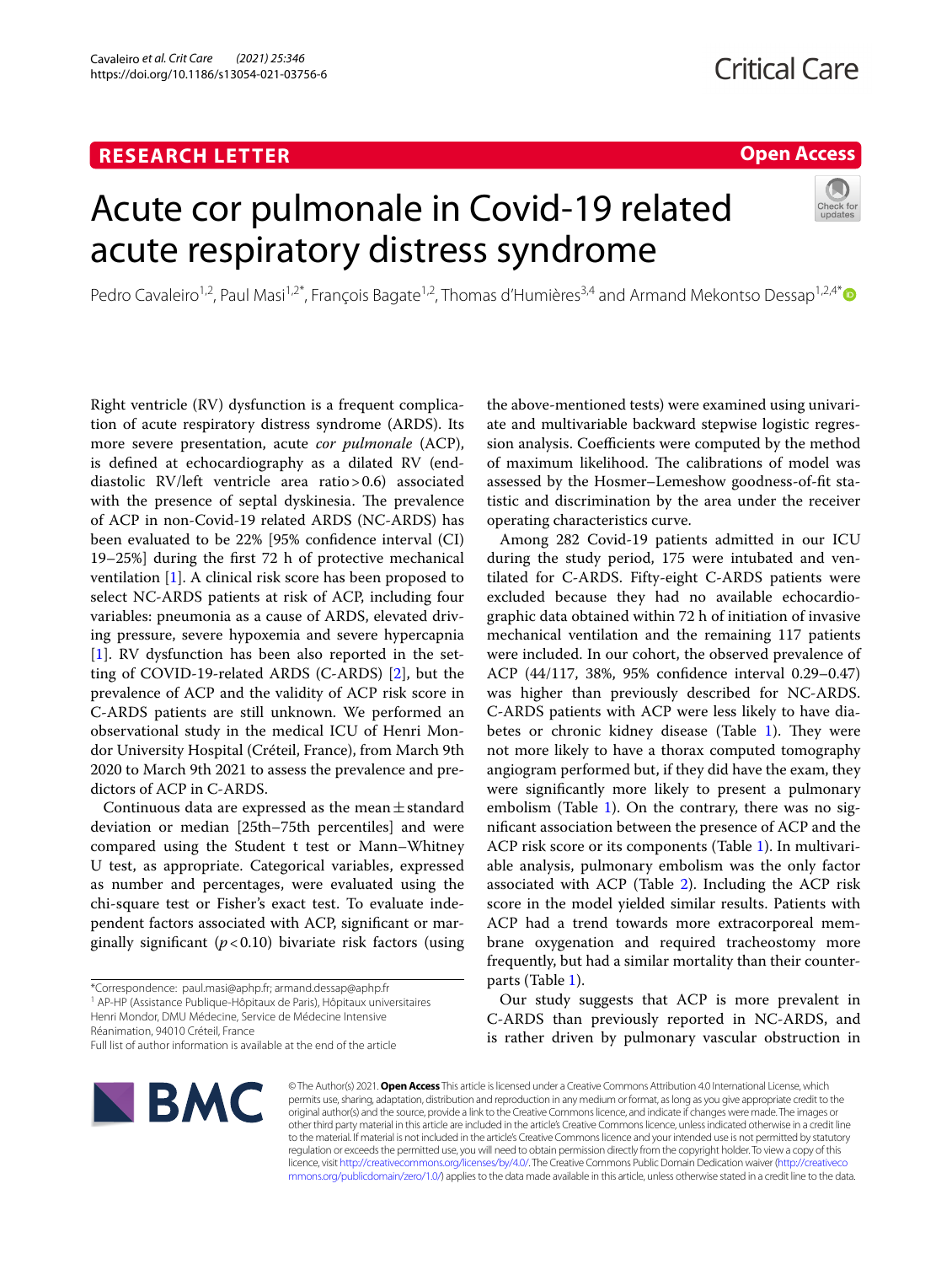<span id="page-1-0"></span>**Table 1** Characteristics and outcomes of patients with Covid-19 related acute respiratory distress syndrome, with or without acute cor pulmonale

|                                          | <b>N</b> patients<br>with data | <b>All patients</b><br>$(n = 117)$ | <b>No ACP</b><br>$(n=73)$ | <b>ACP</b><br>$(n = 44)$ | p value |
|------------------------------------------|--------------------------------|------------------------------------|---------------------------|--------------------------|---------|
| Patient characteristics                  |                                |                                    |                           |                          |         |
| Age (years)                              | 117                            | $62.0 \pm 10.3$                    | $63.2 \pm 9.9$            | $60.2 \pm 10.9$          | 0.132   |
| Male gender                              | 117                            | 94 (80%)                           | 60 (82%)                  | 34 (77%)                 | 0.517   |
| Body mass index (kg/m <sup>2</sup> )     | 113                            | $29.06 \pm 5.69$                   | $28.27 \pm 5.69$          | $30.34 \pm 5.50$         | 0.061   |
| SAPS II                                  | 116                            | 36 [28-46]                         | 37 [30-47]                | 34 [27-46]               | 0.249   |
| SOFA score (Day 1)                       | 117                            | $5[4-8.5]$                         | $5[4-9]$                  | $5[4-8]$                 | 0.503   |
| Medical history                          |                                |                                    |                           |                          |         |
| <b>Diabetes</b>                          | 117                            | 47 (40%)                           | 36 (49%)                  | 11 (25%)                 | 0.009   |
| Arterial Hypertension                    | 117                            | 69 (59%)                           | 47 (64%)                  | 22 (50%)                 | 0.125   |
| Heart failure (NYHA III-IV)              | 117                            | 9(8%)                              | 8 (11%)                   | 1(2%)                    | 0.150   |
| Chronic kidney disease                   | 117                            | 19 (16%)                           | 17 (23%)                  | 2(5%)                    | 0.008   |
| Chronic obstructive pulmonary disease    | 117                            | 11 (9%)                            | 7(10%)                    | 4 (9%)                   | 0.929   |
| Respiratory parameters*                  |                                |                                    |                           |                          |         |
| pH                                       | 112                            | 7.36 [7.31-7.41]                   | 7.36 [7.31-7.42]          | 7.38 [7.33-7.41]         | 0.366   |
| PaCO <sub>2</sub> (mmHg)                 | 112                            | 42 [38-47]                         | 42 [38-47]                | 44 [39-48]               | 0.313   |
| P/F ratio                                | 116                            | 132 [95-177]                       | 135 [96-175]              | 129 [91-189]             | 0.869   |
| PEEP (cmH <sub>2</sub> O)                | 110                            | $11 [9 - 12]$                      | 11 [8.75-12]              | $11.5 [9 - 12]$          | 0.869   |
| Driving Pressure (cmH <sub>2</sub> O)    | 100                            | $12$ [10-15]                       | $13[11-15]$               | $12$ [10-14]             | 0.108   |
| Tidal Volume (mL/kg)                     | 86                             | $6.0$ [5.7-6.4]                    | $6.1$ [5.9-6.4]           | $5.9$ [5.6-6.5]          | 0.37    |
| Respiratory Rate (/min)                  | 83                             | 30 [26-32]                         | 28 [25-32]                | 30 [28-34]               | 0.126   |
| Respiratory-system compliance (mL/cmH2O) | 102                            | 35 [28-40]                         | 34 [27-40]                | 37 [29-44]               | 0.089   |
| ARDS ACP risk score                      |                                |                                    |                           |                          |         |
| Pneumonia as cause of ARDS               | 117                            | 117 (100%)                         | 73 (100%)                 | 44 (100%)                | > 0.99  |
| Driving pressure $\geq$ 18 cmH2O         | 100                            | 11 (9%)                            | 9 (12%)                   | 2(5%)                    | 0.192   |
| P/F < 150                                | 116                            | 77 (66%)                           | 46 (63%)                  | 31 (70%)                 | 0.468   |
| PaCO <sub>2</sub> $\geq$ 48 mmHg         | 112                            | 27 (23%)                           | 16 (22%)                  | 11 (25%)                 | 0.773   |
| Total ACP risk score (0-4)               | 97                             | $2$ [1-2.5]                        | 2[1,2]                    | $2[1-3]$                 | 0.978   |
| Laboratory data**                        |                                |                                    |                           |                          |         |
| Platelets (10 <sup>9</sup> /L)           | 115                            | 244 [182-303]                      | 244 [182-298]             | 243 [189-312]            | 0.92    |
| Fibrinogen (g/L)                         | 94                             | $6.82 \pm 1.72$                    | $6.95 \pm 1.65$           | $6.62 \pm 1.83$          | 0.379   |
| D-dimer (ng/mL)                          | 84                             | 1948 [1140-4205]                   | 1948 [1249-2956]          | 2335 [1006-8660]         | 0.551   |
| CT-scan data                             |                                |                                    |                           |                          |         |
| Thorax CT angiography***                 | 117                            | 81 (69%)                           | 54 (74%)                  | 27 (61%)                 | 0.431   |
| Pulmonary embolism                       | 81                             | 9(8%)                              | 2(3%)                     | 7 (16%)                  | 0.007   |
| ICU and outcome data****                 |                                |                                    |                           |                          |         |
| Prone position                           | 117                            | 107 (91%)                          | 64 (88%)                  | 43 (98%)                 | 0.087   |
| Shock                                    | 117                            | 91 (78%)                           | 55 (75%)                  | 36 (82%)                 | 0.414   |
| Nitrous oxide use                        | 117                            | 26 (22%)                           | 14 (19%)                  | 12 (27%)                 | 0.308   |
| Tracheotomy                              | 117                            | 19 (16%)                           | 8 (11%)                   | 11 (25%)                 | 0.046   |
| <b>VV-ECMO</b>                           | 117                            | 22 (19%)                           | 10 (14%)                  | 12 (27%)                 | 0.069   |
| Ventilation days (survivors)             | 71                             | 17 [10-38]                         | 15 [8-34]                 | 22 [11-42]               | 0.395   |
| Ventilator-free days at D28              | 115                            | $0[0-13]$                          | $0[0-15]$                 | $0[0-13]$                | 0.516   |
| D28 all-cause mortality                  | 117                            | 44 (38%)                           | 29 (40%)                  | 15 (34%)                 | 0.542   |

ACP: Acute *cor pulmonale*; CT: Computed Tomography Scan; NYHA: New York Heart Association; PEEP: Positive End-Expiratory Pressure; SAPS II: Simplifed Acute Physiology Score II; SOFA: Sequential Organ Failure Assessment; VV-ECMO: Veno-Venous ExtraCorporeal Membrane Oxygenation

\*Data obtained at the time of echocardiographic evaluation; \*\*Data obtained within 48 h (either before or after) of the echocardiographic evaluation; \*\*\*CT scan was performed a median of 2 [0–4] days before the echocardiographic evaluation; \*\*\*\* Data regarding the totality of ICU stay